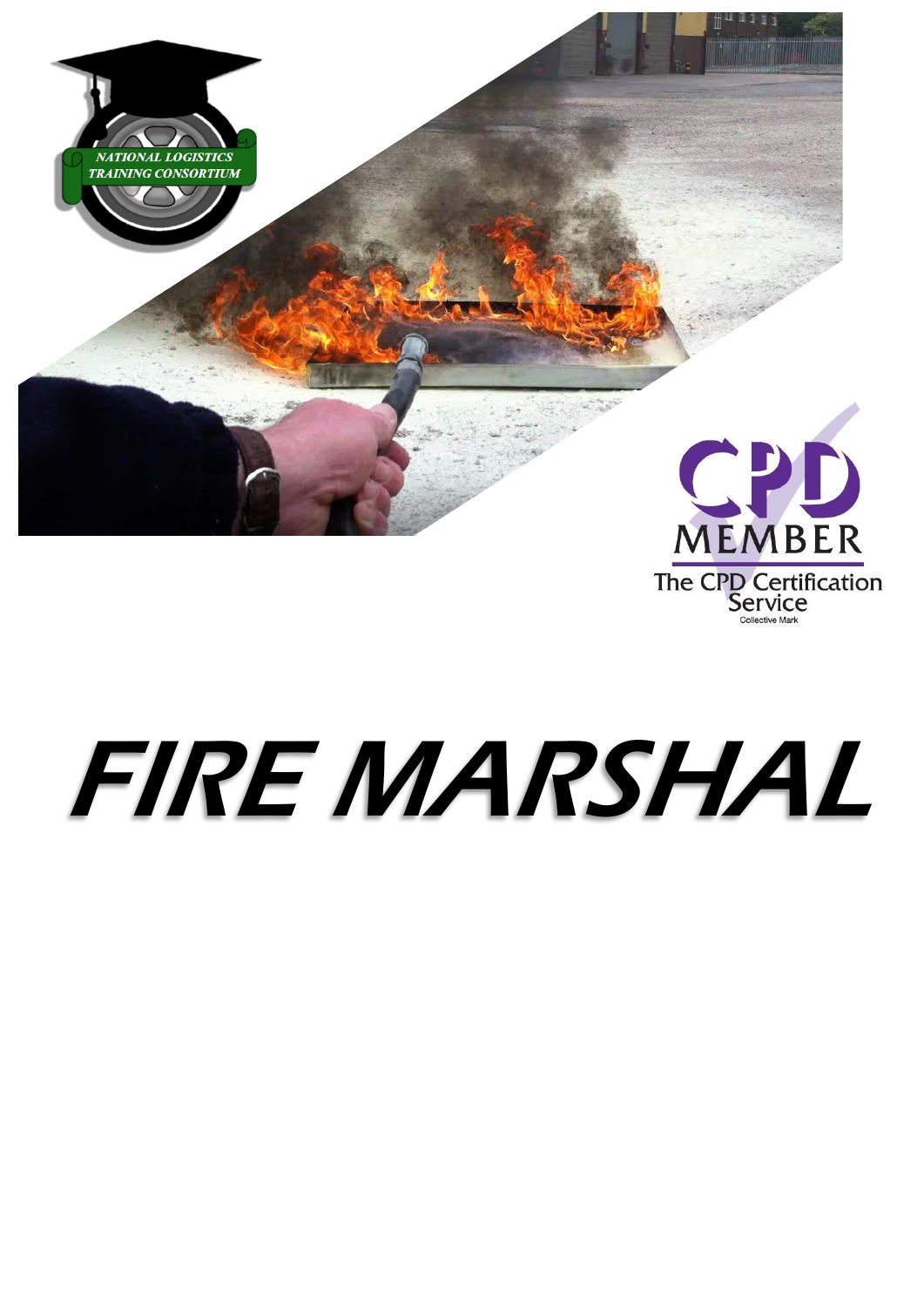## **Fire Marshal Course**

We can now provide a CPD (Continuing Professional Development) certificate with our new Fire Marshal Course.

In order to facilitate this, we have had to develop a new Fire Marshal Course, Course Manual, Instructor Notes and Examinations.

Existing members, who are familiar with the existing Driver CPC Fire Marshal Course may notice many differences between the two courses. This course is designed and approved for Fire Marshals and, as such, is not intended as a Driver CPC course. However; it is 3.5 hours in duration and can provide Driver CPC if required.

The course, unlike most provided by NLTC, is a stand-alone Fire Marshal Course, intended for workplace fire marshals.

## **What is a CPD Certificate?**

Any training provider can provide a certificate stating that a candidate has attended, or attained, a course or qualification. The question is though, would that certificate or qualification be recognised by their employer, potential employer or other organisation? If it isn't the training provider could be accused of a number of serious, or fraudulent, claims.

By having our qualifications approved by CPD, it is has been approved by a recognised organisation. This gives the certificate credibility. Provided that you haven't made any misrepresentative claims, such as it being Ofqual regulated, etc; you are offering a legitimate certificate for legitimate training.



#### **What is the benefit to my company?**

In addition to other qualifications provided by the consortium, members will now be able to offer the, hugely popular, fire marshal qualification; which is required by all employers.

This provides the potential for members to offer courses in addition to their current portfolio.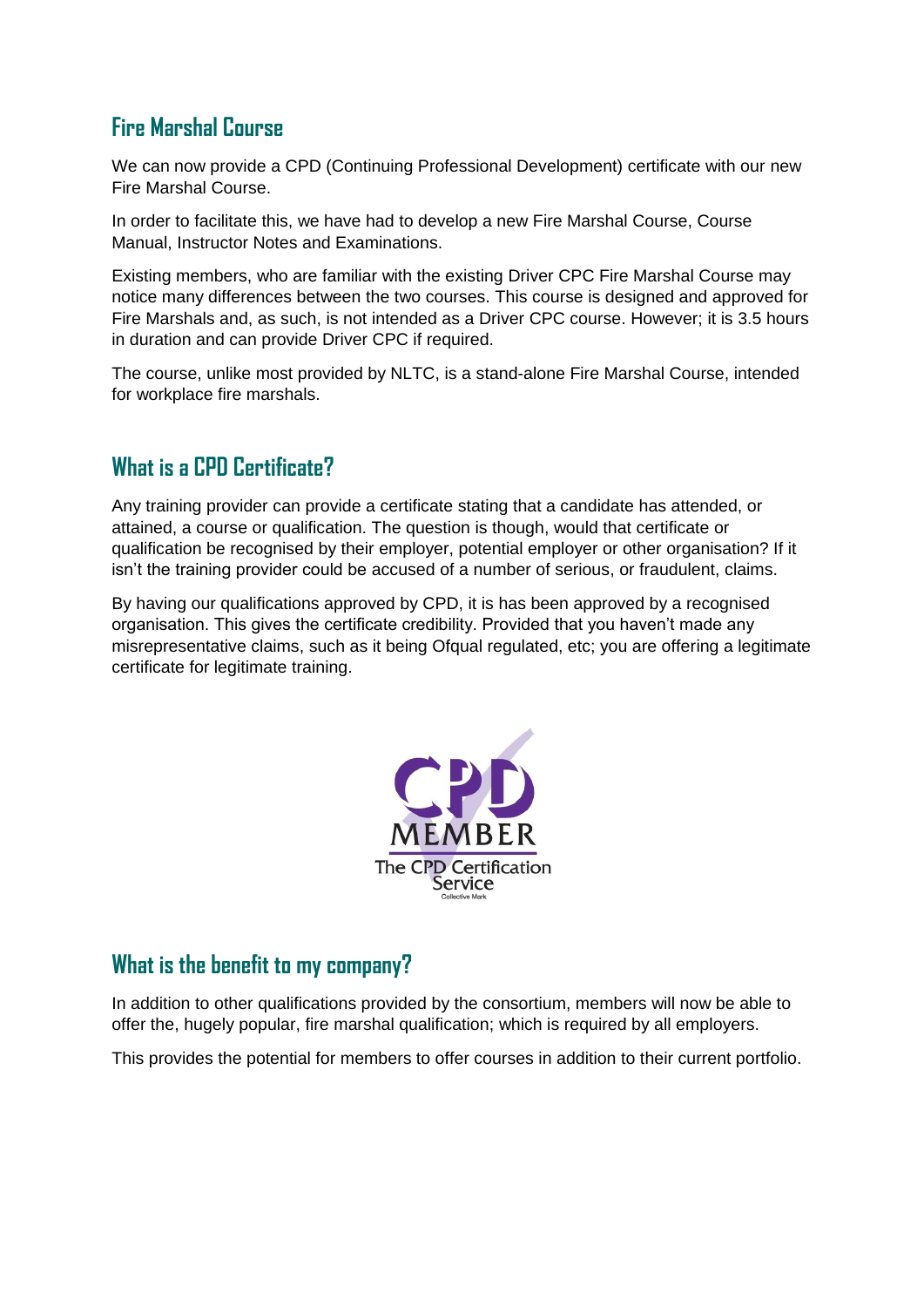### **How does it work?**

A new page is being added to the members website. This will include some, slightly altered but still familiar, documents. These will include a Course Intention Document, Candidate Registration Form and Course Register.

All that you need to do is send us a course intention, in addition to the Driver CPC intention (if you are providing this course with Driver CPC). We will then send you a course approval number, in the same way that we currently do.

When you have finished the course, you will need to run the examination. You mark this yourself and add the pass or fail to the register; and then send us the register.

We will then post the certificate to the candidate.



#### **What is the cost?**

There is no additional cost to members in order to be able to offer this qualification

The cost per certificate is £10 plus vat

The cost of each course manual is £3.50

#### **What are the requirements?**

You must be a member of NLTC and have an instructor with a valid fire marshal certificate or attend an NLTC train the trainer course for this course.